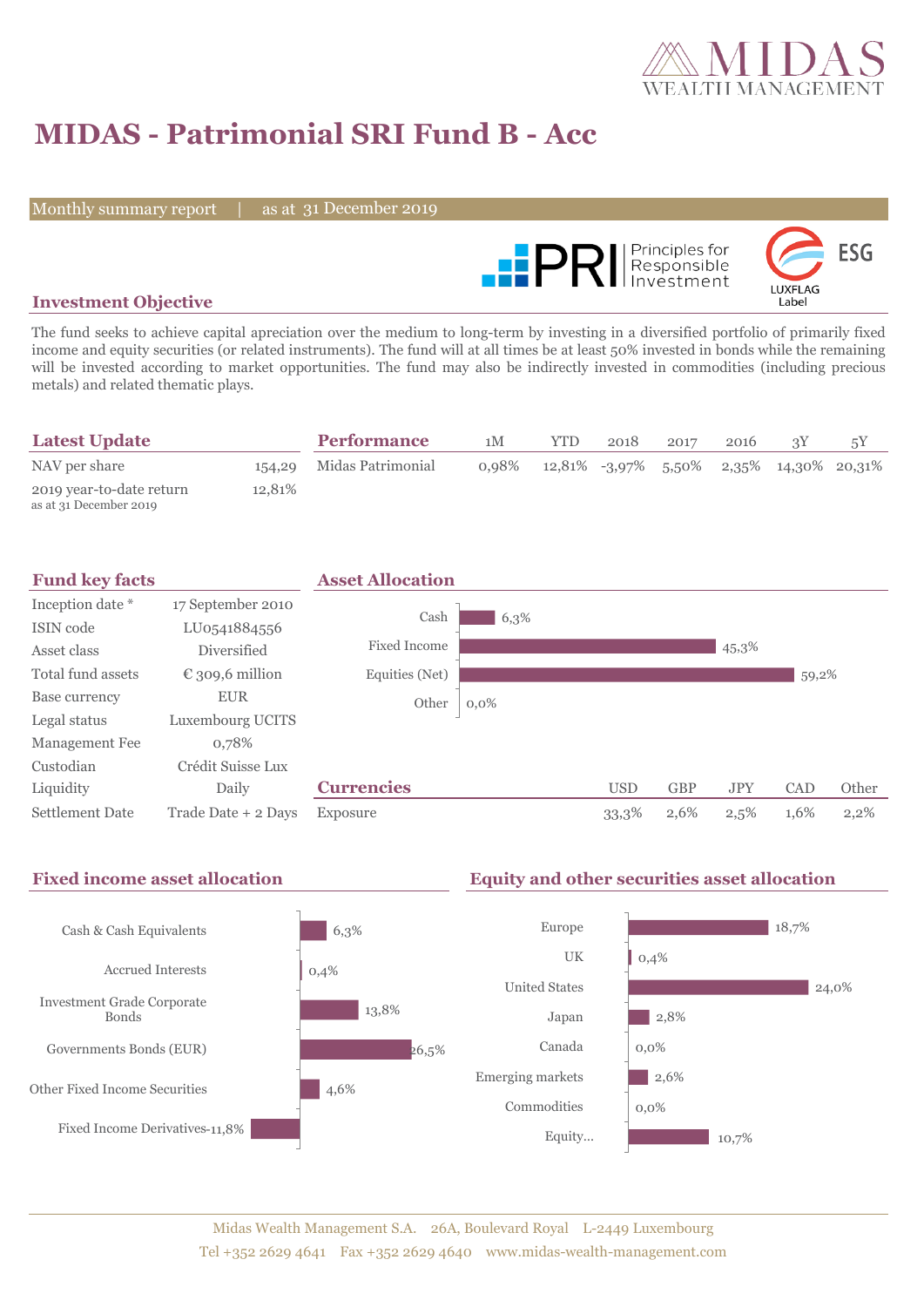

# **MIDAS - Patrimonial SRI Fund B - Acc**

Monthly summary report

as at 31 December 2019

| Top 10 fixed income holdings            | YTM     | Rating | Weigh   |
|-----------------------------------------|---------|--------|---------|
| DEUTSCHLAND REP: DBR o 08/15/29         | $-0.2%$ | AAA    | 2,2%    |
| ALLIANDER: ALLRNV 07/8 04/22/26         | 0.1%    | $AA-$  | $2,0\%$ |
| NETHERLANDS GOVT: NETHER 0 3/4 07       | $-0.1%$ | AAA    | 1,9%    |
| BTPS: BTPS 2 02/01/28                   | 1,1%    | BBB-   | 1,9%    |
| HELLENIC REPUBLI : GGB 4 3/8 08/01/22   | 0,1%    | $B+$   | 1,8%    |
| BTPS: BTPS 1 07/15/22                   | 0,1%    | BBB-   | 1,7%    |
| ALTICE FINCO SA : ALTICE 4 3/4 01/15/28 | 4,5%    | $CCC+$ | 1,6%    |
| FRANCE O.A.T.: FRTR 2 05/25/48          | 0.9%    | AA     | 1,5%    |
| DEUTSCHLAND REP : DBR 1 1/4 08/15/48    | $0.3\%$ | AAA    | 1,4%    |
| EUROPEAN INVT BK : EIB o 3/8 07/16/25   | $-0.2%$ | AAA    | 1,3%    |

**The 20 fixed income rating breakdown** 



| Top 10 equity holdings      | Sector                       | <b>Equity sector breakdown</b><br>Weight |                               |         |
|-----------------------------|------------------------------|------------------------------------------|-------------------------------|---------|
| <b>ALTICE NV-A</b>          | <b>Communication Service</b> | $4,3\%$                                  | <b>Consumer Discretionary</b> | 11,2%   |
| <b>FREY</b>                 | <b>Real Estate</b>           | $1,5\%$                                  | <b>Consumer Staples</b>       | 10,1%   |
| <b>APPLE INC</b>            | <b>Information Technolog</b> | 1,2%                                     | Energy                        | 2,3%    |
| <b>ALTICE USA INC-A</b>     | Communication Service 1,1%   |                                          | Financials                    | $0.0\%$ |
| ROYAL CARIBBEAN CRUISES LTD | Consumer Discretionar 1,1%   |                                          | <b>Health Care</b>            | 9,7%    |
| HONEYWELL INTERNATIONAL INC | Industrials                  | 1,1%                                     | <b>Information Technology</b> | 27,0%   |
| MEDTRONIC PLC               | <b>Health Care</b>           | 1,1%                                     | Industrials                   | 12,4%   |
|                             |                              |                                          | Materials                     | $0.0\%$ |
| <b>BROADCOM INC</b>         | Information Technolog        | $1,1\%$                                  | <b>Communication Services</b> | 18,4%   |
| AT&T INC                    | <b>Communication Service</b> | 1,1%                                     | <b>Utilities</b>              | 12,7%   |
| <b>SEMPRA ENERGY</b>        | <b>Utilities</b>             | 1,1%                                     | Real Estate                   | 6,2%    |
|                             |                              |                                          |                               |         |

### **Top 5 funds and other holdings**

| Amundi Japan TOPIX ETF                            | 2.8%    |
|---------------------------------------------------|---------|
| iShares STOXX Europe 600 Automobiles & Parts UCIT | 1.9%    |
| Quaero Bamboo                                     | 1.5%    |
| ISHR STOXX EUR 600 BANKS                          | $1.0\%$ |